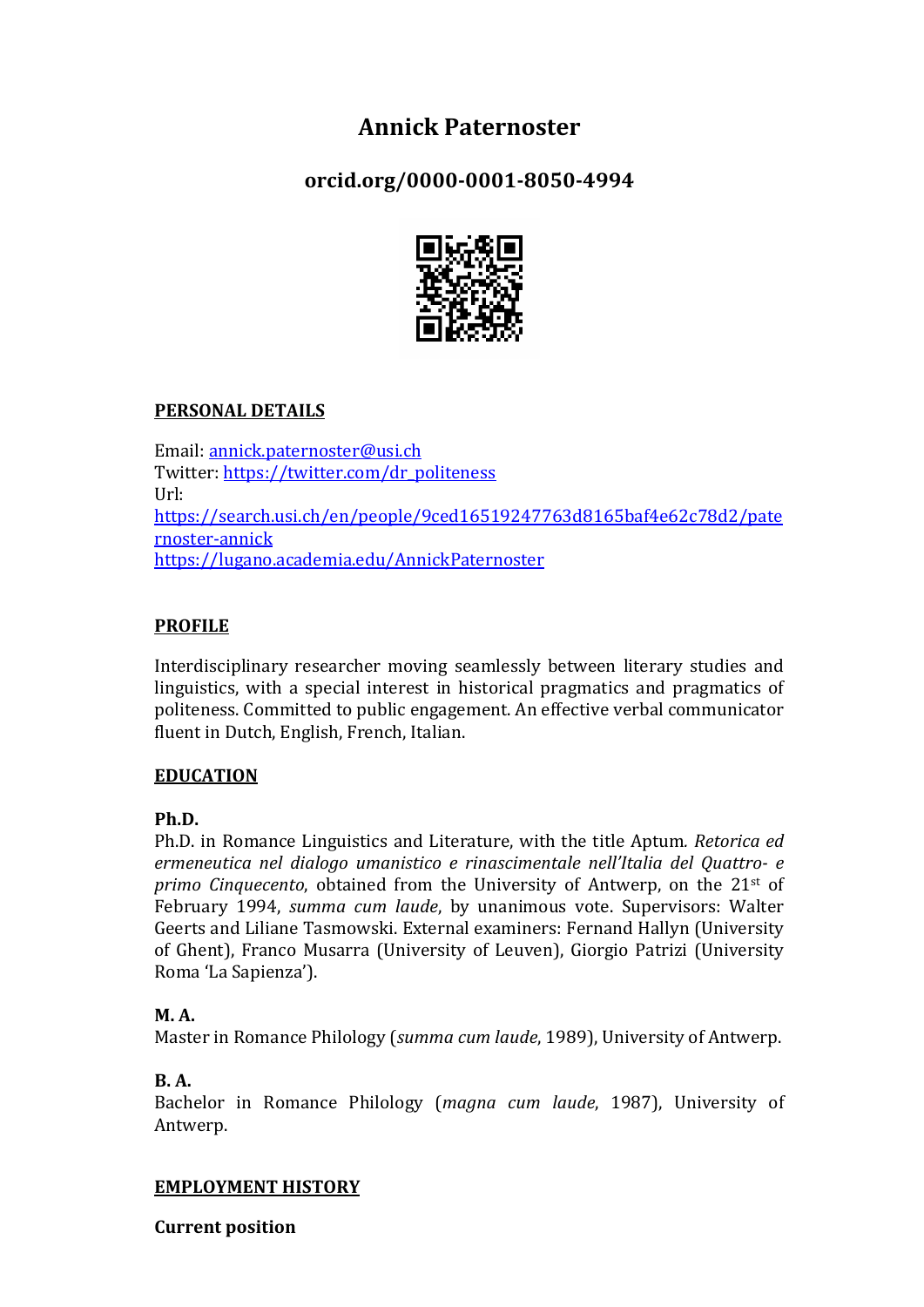#### 2007-present

Lecturer ('docente') at the Istituto di Studi italiani, Facoltà di Comunicazione, cultura e società, Università della Svizzera italiana, Lugano, Switzerland. 

# **Previous positions**

### 2014-2017

Senior Researcher of the research project *Le ragioni della cortesia. La nascita della cortesia contemporanea nella trattatistica comportamentale italiana*  dell'Ottocento, Project nr. 100012\_153031, financed by the Swiss National Science Foundation, directed by Carlo Ossola and Andrea Rocci, Facoltà di Comunicazione, cultura e società, Università della Svizzera italiana, Lugano, 2104-2019. Project output: 12 publications, 25 conference talks, 2 public engagement events. See http://p3.snf.ch/project-153031

1999-2006 Full-time mother to three children.

1994-1999

Lecturer in Italian Language and Translation (full time) at the University of Leuven Campus St. Andries Antwerp (formerly Katholieke Vlaamse Hogeschool).

#### **Honorary appointments**

1999-2017 

Visiting Research Fellow at the Department of Italian, School of Modern Languages and Cultures, University of Leeds;

1994-2005 

Honorary Lecturer at the Department of Romance Linguistics and Literature, University of Antwerp.

#### **TEACHING EXPERIENCE**

2015-present

Course conveyor and lecturer of the 'Atelier di scrittura', a facultative course in academic writing skills, for the Bachelor in Lingua, letteratura e civiltà italiana, Istituto di Studi italiani, Università della Svizzera italiana.

2007-present

Lecturer of 'Retorica e stilistica', for the Master in Lingua, letteratura e civiltà italiana, Istituto di Studi italiani, Università della Svizzera italiana (3 ECTS).

#### 1994-1999

As a lecturer in the Bachelor and Master in Translating and Interpreting, Section Italian, University of Leuven Campus St. Andries Antwerp (formerly Katholieke Vlaamse Hogeschool), I held the following courses: Italian Language, with exercises; Conversation Exercises; Italian Culture; Technical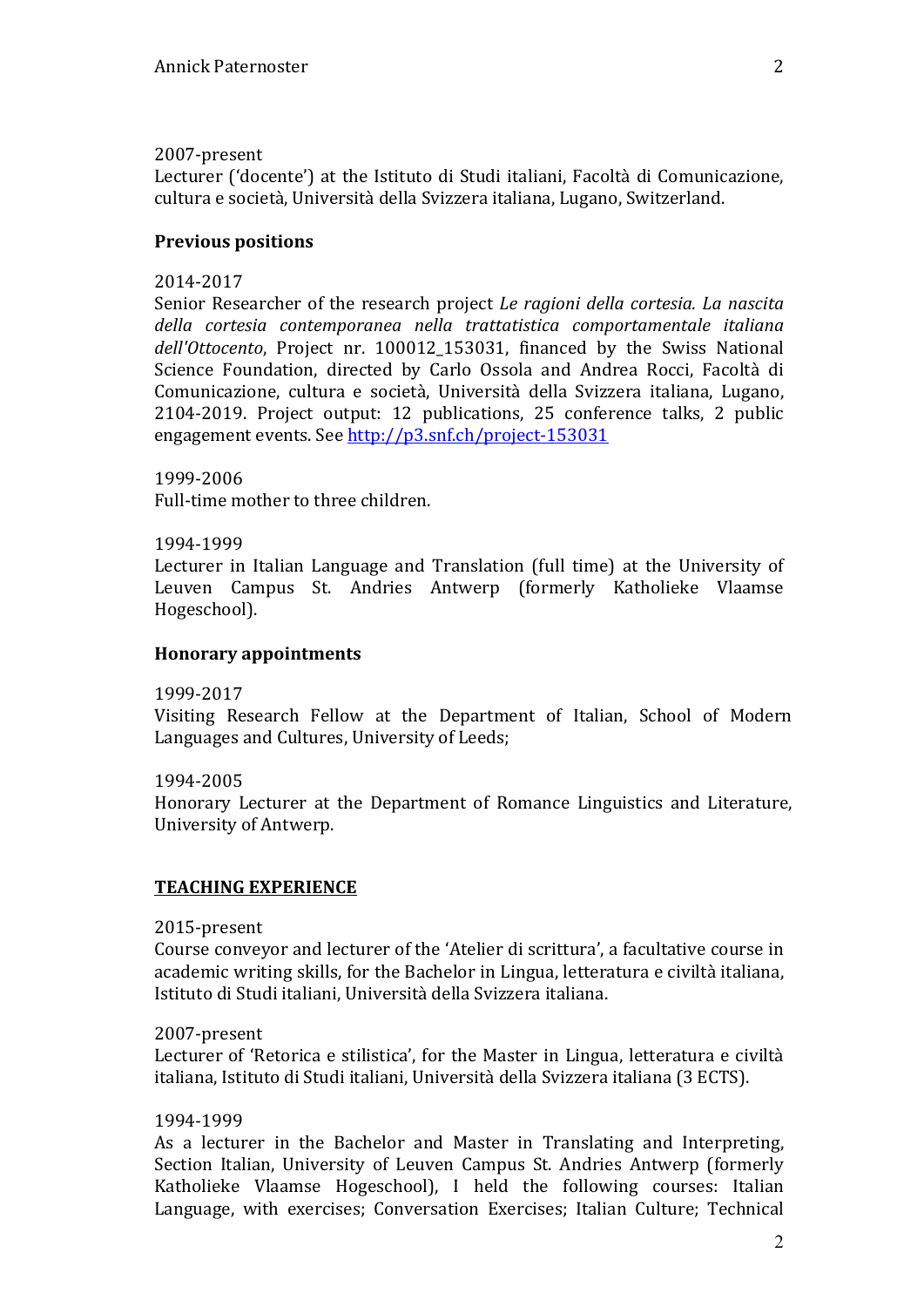and Scientific Translation, Dutch-Italian; Technical and Scientific Translation, Italian-Dutch; Liaison Interpreting. I supervised dissertations in cultural studies, technical and scientific translation, terminology and lexicography.

### 1999

*Capita selecta* of Italian literature: *Il Cinquecento e la letteratura cortigiana (Castiglione, Bembo, Ariosto, Tasso)*, 1999, for the Master in Romance Philology, Department of Romance Linguistics and Literature, University of Antwerp.

# **RESEARCH**

#### **Grants**

# 2017

Recipient, together with Andrea Rocci, Francesca Saltamacchia (Facoltà di Comunicazione, cultura e società, Università della Svizzera italiana) of a grant from the Pica Alfieri Foundation, Lugano, of 20,000CHF, to further research into conduct books and to fund the exhibition *«Costumi soavi», «dolci maniere»*. *Galatei e manuali di etichetta nel Ticino dell'Ottocento*, curated by Annick Paternoster, Francesca Saltamacchia and Luca Saltini, Canton Library of Lugano (20 November 2018 – 12 January 2019).

#### 2001

Recipient of a publication grant from the University Foundation (BE) and the Francqui Foundation for *Il sapere delle parole. Studî sul dialogo latino e italiano* del Rinascimento, ed. by Walter Geerts, Annick Paternoster and Franco Pignatti, Roma, Bulzoni, 2001.

#### 1998

Recipient of a publication grant from the University Foundation (BE) and the Francqui Foundation for Aptum. Retorica ed ermeneutica nel dialogo *rinascimentale del primo Cinquecento*, Roma, Bulzoni, 1998.. 

#### 1995 -1996

Investigator, with Walter Geerts, Department of Romance Linguistics and Literature, University of Antwerp, of the research project *Behavioural rituals* and the rhetoric of decorum in Italian sixteenth-century court literature (n<sup>o</sup> 80215.95 N), financed by the Foundation for Collective Fundamental Research of the FWO (Research Foundation-Flanders).

#### 1996

Recipient, with Walter Geerts, University of Antwerp, and Franco Musarra, University of Leuven, of a Conference grant from the Research Foundation-Flanders (FWO) for the international conference *Il dialogo nel Rinascimento*, organised by the Department of Romance Linguistics and Literature, University of Antwerp, February 1997.

# 1990-1994

Ph.D. Fellowship Fundamental Research awarded by the FWO (Research Foundation-Flanders). Project *A pragmatic study of rhetoric as a verbal*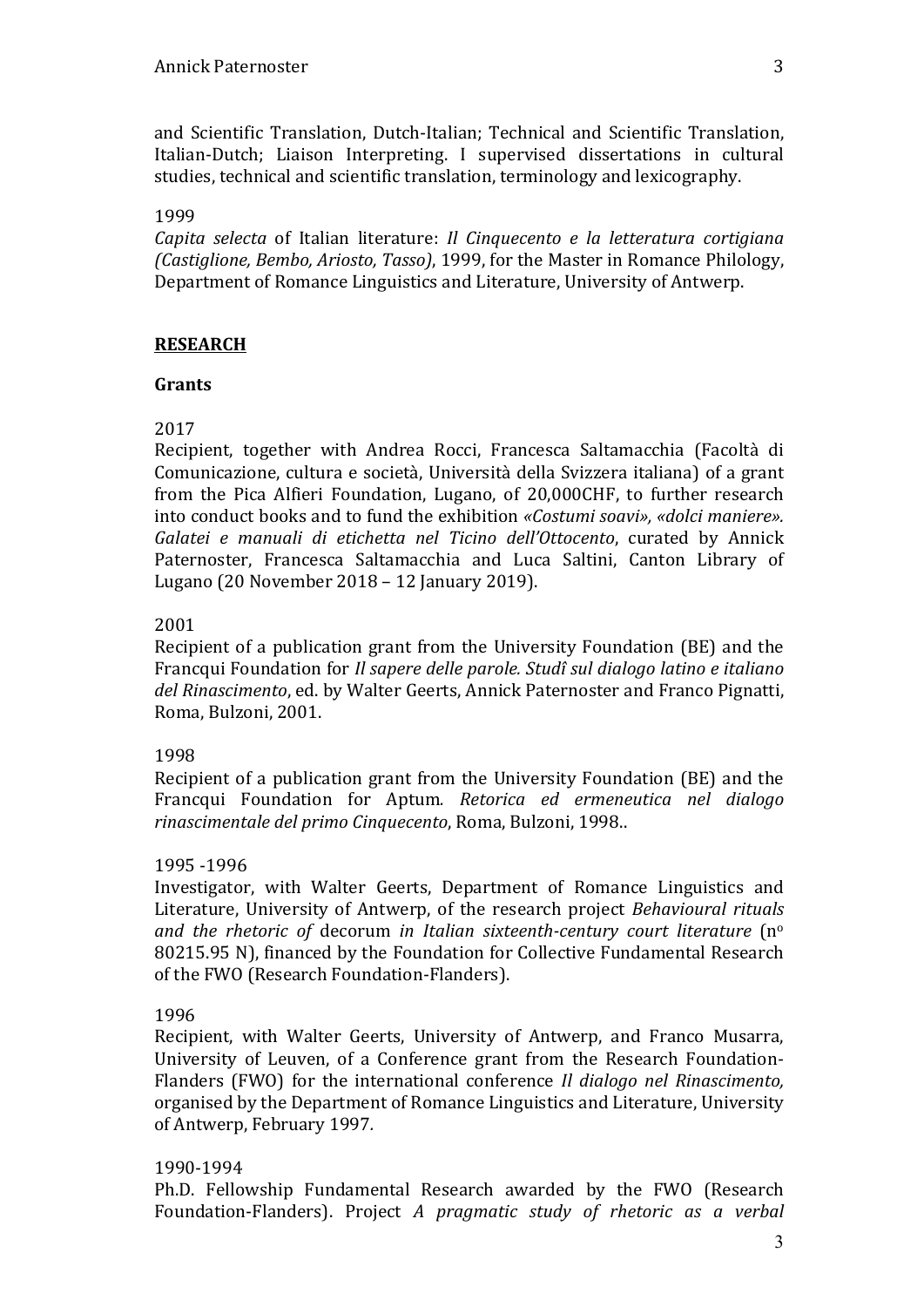*ornament in the 16<sup>th</sup>-century Italian dialogue: from the epideictic court dialogue (B. Castiglione) to the apodictic paradox of the scientific dialogue* (G. Galilei). 1112891N (1990-1992) - 1112893N (1992-1994).

#### **Publications**

- $\circ$  Monographs, edited volumes, special issues of journals
	- 1. Forthcoming. Annick Paternoster, Gudrun Held and Dániel Kádár. *Politeness in* Historical Europe, double special issue of the *Journal of Historical Pragmatics*.
	- 2. 2019. Politeness in Nineteenth-Century Europe, ed. by Annick Paternoster and Susan Fitzmaurice. Amsterdam: John Benjamins (Pragmatics & Beyond New Series. 299). vii+288 p. ISBN 9789027263056. DOI: https://doi.org/10.1075/pbns.299.
	- 3. 2015. Cortesi e scortesi. Percorsi di pragmatica storica da Castiglione a Collodi. Roma: Carocci. 336 p. ISBN: 9788843075409.
	- 4. 2001. *Il sapere delle parole. Studî sul dialogo latino e italiano del Rinascimento*, ed. by Walter Geerts, Annick Paternoster and Franco Pignatti. Roma: Bulzoni. iii+231 p. ISBN: 978-88-8319-600-3.
	- 5. 1998. Aptum. *Retorica ed ermeneutica nel dialogo rinascimentale del primo Cinquecento.* Roma: Bulzoni. 276 p. ISBN: 978-88-8319-253-1.
- o Journal Articles
	- 1. Forthcoming. "Amor Proprio: Self-love And Politeness In Nineteenthcentury Italian Conduct Books", *Studi Italiani di Linguistica Teorica e Applicata* (SILTA) 2021/3, Special issue ed. by Chiara Ghezzi, Piera Molinelli, and Luis Unceta Gòmez.
	- 2. Forthcoming. "The Codification of Nineteenth-Century Etiquette: On Politeness, Morality, Rituals and Discernment". In *Politeness in Historical Europe*, ed. by Annick Paternoster, Gudrun Held and Dániel Kádár, double special issue of *Journal of Historical Pragmatics*.
	- 3. Forthcoming. Dániel Kádár, Gudrun Held and Annick Paternoster. "Introduction: Politeness in Historical Europe". In *Politeness in Historical Europe*, ed. by Annick Paternoster, Gudrun Held and Dániel Kádár, double special issue of the *Journal of Historical Pragmatics*.
	- 4. 2020. "Cortesia e amorevolezza nei *Promessi Sposi 1840". L'Analisi linguistica e letteraria.* 28 (3): 49-68.
	- 5. 2019. "Emotive Figures as 'Shown' Emotion in Italian Post-Unification Conduct Books (1860-1900)". In *Rhetoric and Language: Emotions and Style*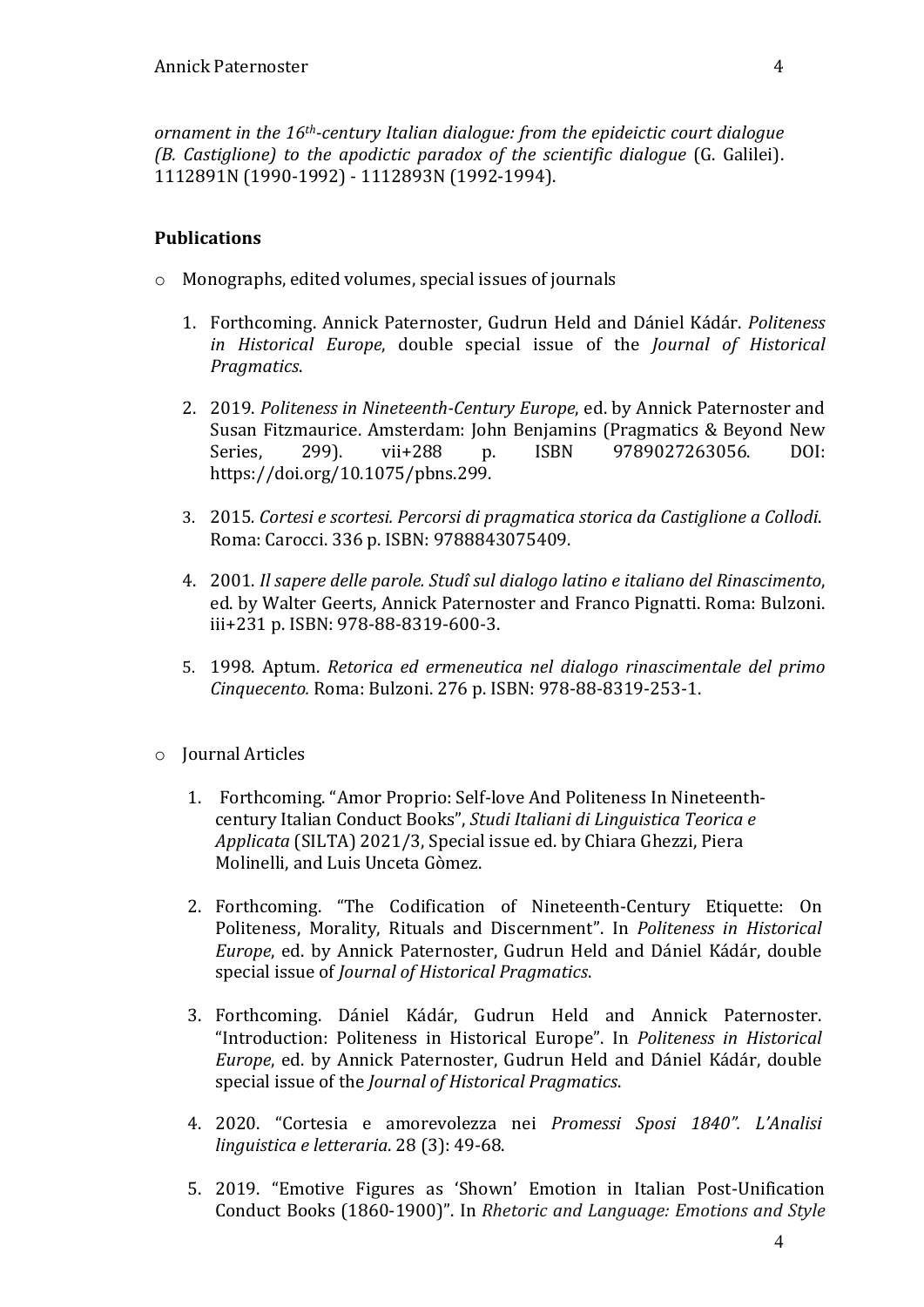*in Argumentative Discourse*, ed. by Chiara Pollaroli, Sara Greco, Steve Oswald, Johanna Miecznikowski-Fuenfschilling and Andrea Rocci. Special issue of *Informal Logic* 39 (4): 433-463. DOI: 10.22329/il.v39i4.6033.

- 6. 2019. "From requesting to alms-seeking. The politeness formula fare la *carità di* in nineteenth-century Italy". In *Doing things with words across time: Snapshots of communicative practices of and from the past, ed.* by Sara Gesuato, Marina Dossena e Daniela Cesiri. Special issue of *Lingue e Linguaggi* 31: 35-65. DOI: 10.1285/i22390359v31p35.
- 7. 2019. Annick Paternoster and Francesca Saltamacchia, "Il vestito forma la *persona* 'clothes make the man': fashion morality in Italian nineteenthcentury conduct books." In *Fashion Communication*, ed. by Nadzeya Kalbaska, Teresa Sábada and Lorenzo Cantoni. Special thematic section of *Studies in Communication Sciences* 18(2): 287-306. DOI: 10.24434/j.scoms.2018.02.006.
- 8. 2018. "Istruzione, lavoro, voto. L'emancipazione femminile nella trattatistica comportamentale dall'unificazione al primo dopoguerra". In *Da madri a cittadine. Le donne italiane dall'Unità alla Repubblica*, ed. by Sara Delmedico, Manuela Di Franco and Helena Sanson. Special issue of *The Italianist* 38(3): 334-351. DOI: 10.1080/02614340.2018.1515869.
- 9. 2015. Dániel Z. Kádár and Annick Paternoster, "Historicity in Metapragmatics. A Study on 'Discernment' in Italian Metadiscourse." *Pragmatics* 25 (3): 369-391. DOI: 10.1075/prag.25.3.03kad.
- 10. 2012. "Inappropriate inspectors: Impoliteness and Over-politeness in Ian Rankin's and Andrea Camilleri's Crime Series." In *Investigating Contemporary Crime Writing*, ed. by Christiana Gregoriou. Special Issue of *Language and Literature* 21 (3): 311-324. DOI: 10.1177/0963947012444221.
- 11. 2009. "Le *Libro del Cortegiano* de Baldassar Castiglione (1528), le traitéportrait". *Revue des études italiennes* 55 (1-2): 21-44.
- 12. 2009. "L'appropriatezza. Piccola storia culturale di un termine." *Cenobio* 58  $(2): 14-30.$
- 13. 2005. "La controversia nel *Libro del Cortegiano* di B. Castiglione, retorica della conflittualità a Corte." *Lettere Italiane* 57 (2): 209-236.
- 14. 2004. "Decorum and Indecorum in the *Seconda Redazione* of Baldassare Castiglione's *Libro del Cortegiano*." *Modern Language Review* 99 (3): 622- 634.
- 15. 2002. "L'interazione scortese nella *Seconda Redazione* del *Cortegiano* di Baldassar Castiglione." *Italian Studies* 57: 37-60. DOI: 10.1179/its.2002.57.1.37.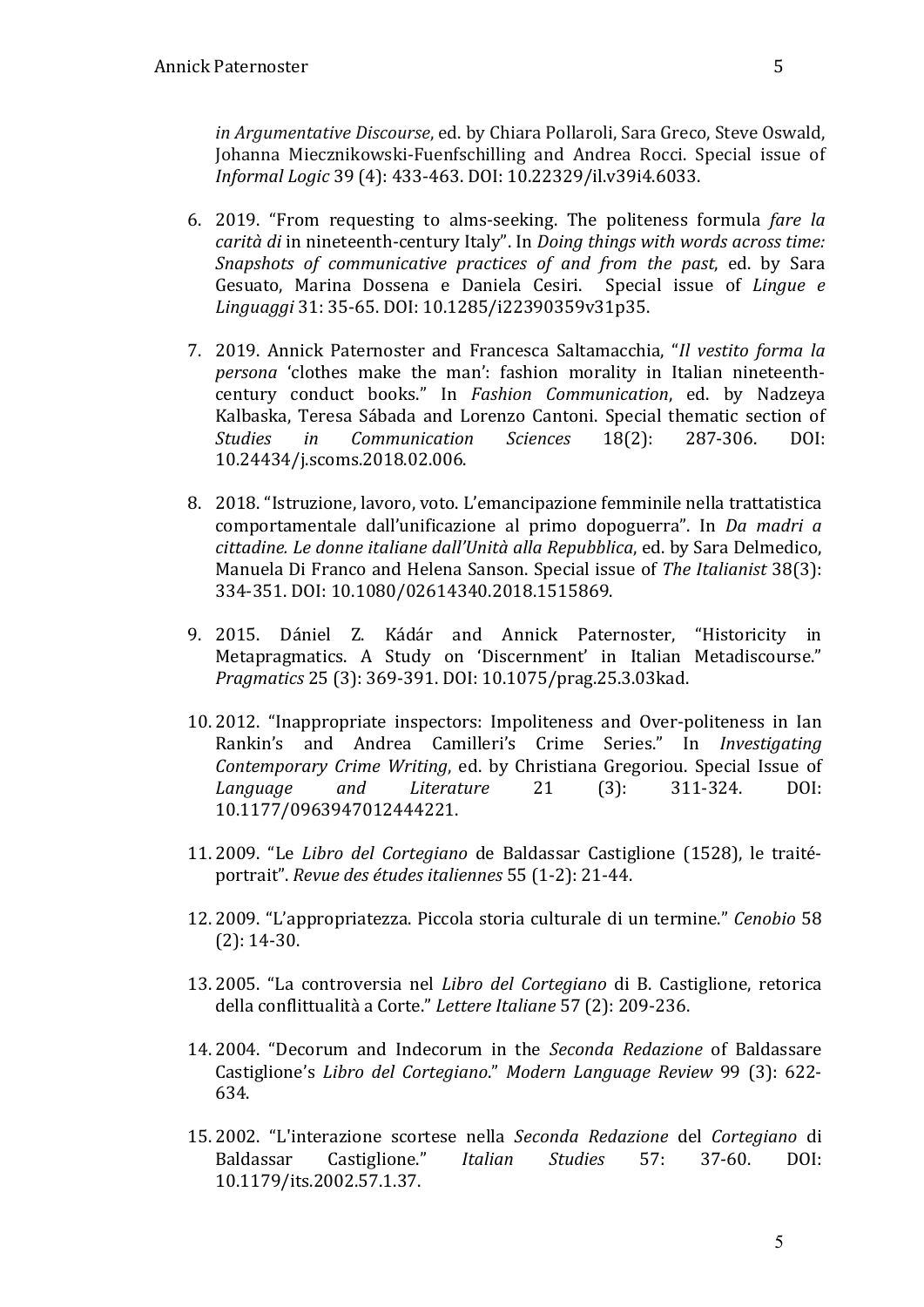- 16. 1991. "Il teatro della retorica non-apparente. La struttura del dialogo nel *Cortegiano* di B. Castiglione." *Lingua e Stile* 26 (1): 35-55.
- o Book Chapters
	- 1. Forthcoming. "Women on Books for Women: Reading Lists in Turn-of-the-Century Etiquette Books"*.*  In *The Woman Reader in Italian Literature and Visual Arts in the Fin de Siècle Period, ed.* by Olivia Santovetti and Giovanna Capitelli. Roma: Campisano.
	- 2. 2022. "Fashion Etiquette and Fashion Ethics: Rules and Values in Italian Turn of the Century Etiquette Books" in *The Routledge Companion to Fashion Studies*, eds. Eugenia Paulicelli, Veronica Manlow, and Elizabeth Wissinger. London: Routledge, 283-291. DOI: 10.4324/9780429264405-29.
	- 3. 2020. "Richieste e consigli in quattro galatei post-unitari, il caso dell'imperativo". In *Pragmatica storica dell'italiano. Modelli e usi comunicativi del passato.* ed. by Gabriella Alfieri, Giovanna Alfonzetti, Daria Motta, and Rosaria Sardo, 327-334. Firenze, Franco Cesati. ISBN: 978-88-7667-843-1.
	- 4. 2019. Annick Paternoster and Susan Fitzmaurice, "Politeness in Nineteenth-Century Europe, a Research Agenda". In *Politeness in Nineteenth-Century Europe*, ed. by Annick Paternoster and Susan Fitzmaurice, 1-35. Amsterdam: John Benjamins. DOI: 10.1075/pbns.299.01pat.
	- 5. 2019. "Politeness and Evaluative Adjectives in Italian Turn-of-the-Century Etiquette Books (1877-1914)". In *Politeness in Nineteenth-Century Europe*, ed. by Annick Paternoster and Susan Fitzmaurice, 107-144. Amsterdam: John Benjamins. DOI: 10.1075/pbns.299.04pat.
	- 6. 2019. "Roma beffata. Scortesia e divertimento nella *Cortigiana 1525* di Pietro Aretino". In *Roma-amoR. Archeologia letteraria e visiva in sei saggi*, ed. by Walter Geerts, 19-55. Roma: Bulzoni. ISBN: 978-88-6897-155-7.
	- 7. 2017. Annick Paternoster and Francesca Saltamacchia, "(Im)politeness Rules and (Im)politeness Formulae: Metadiscourse and Conventionalisation in 19th Century Italian Conduct Books". In *Studies on Language Norms in Context*, ed. by Elena Maria Pandolfi, Johanna Miecznikowski, Sabine Christopher and Alain Kambers, 263-301. Frankfurt am Main: Peter Lang. ISBN: 978-3-631-70493-6. DOI: 10.3726/b10526.
	- 8. 2011. Annick Paternoster and Claudia Caffi. "'Una certa sprezzatura'. Forme della mitigazione nel *Libro del Cortegiano* di Baldassar Castiglione (1528)." In *Cortesia – Politesse - Cortesía. La cortesia verbale nella prospettiva romanistica – La politesse verbale dans une perspective romaniste – La cortesía verbal desde la perspectiva romanística*, ed. by Gudrun Held and Uta Helfrich, 253-273. Bern: Peter Lang. ISBN:978-3-631-60040-5.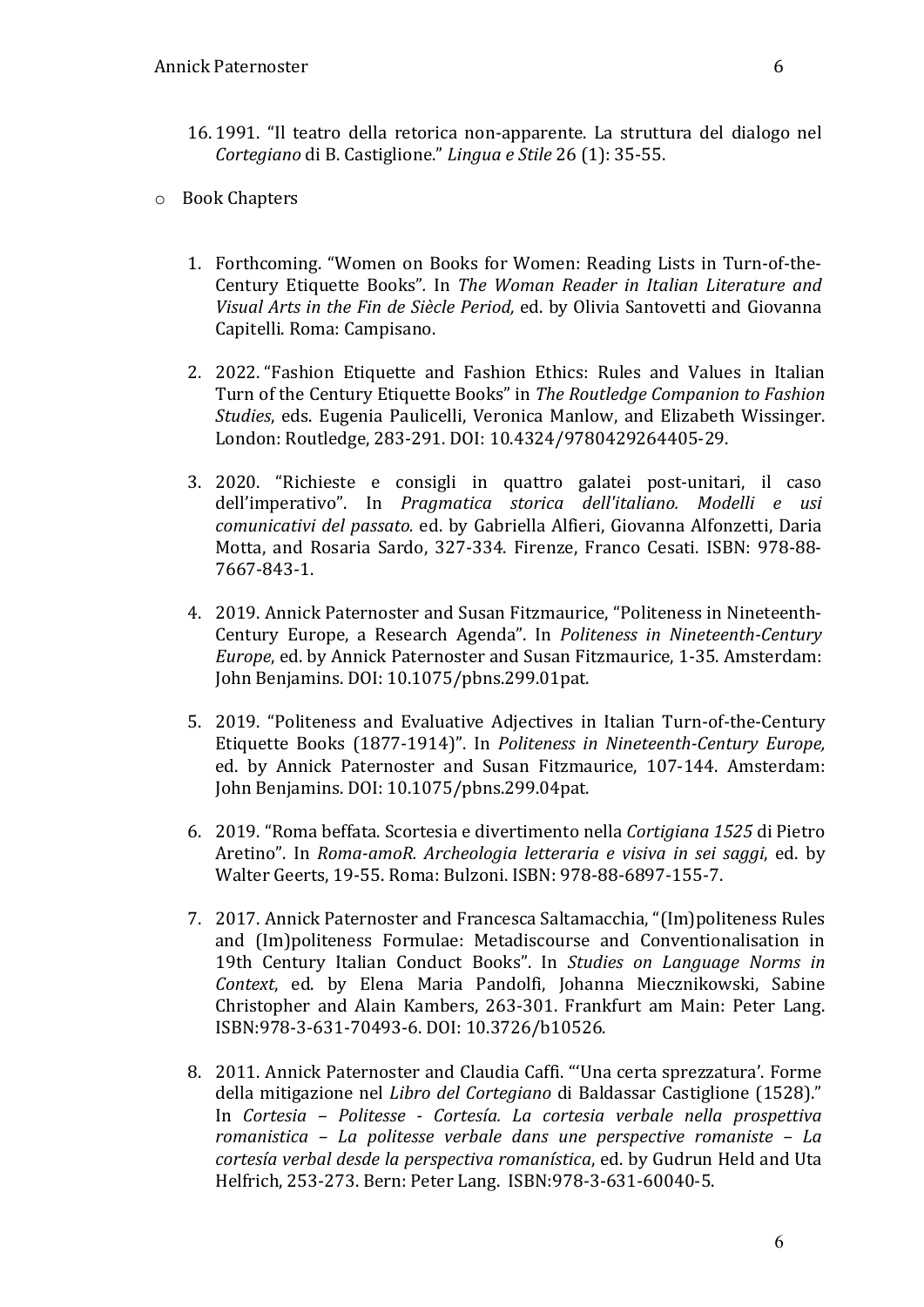- 9. 2010. "Point de vue et politesse dans les dialogues de l'humanisme florentin." In *La pluralité interprétative. Fondements historiques et cognitifs de la notion de point de vue*, ed. by Alain Berthoz, Carlo Ossola and Brian Stock, 91-99. Paris: Collège de France. ISBN: 978-2-7226-0132-1.
- 10. 2010. "Politeness and Style in *The Betrothed* (*I promessi sposi*, 1840), an Italian Novel by Alessandro Manzoni." In *Historical (Im)Politeness*, ed. by Jonathan Culpeper and Dániel Z. Kádár, 201-230. Bern: Peter Lang. ISBN:978-3-0351-0025-9. DOI:https://doi.org/10.3726/978-3-0351-0025- 9.
- 11. 2007. "Da Madonna a Signora. Le donne locutrici nel *Libro del Cortegiano* di B. Castiglione tra *Seconda redazione* e Vulgata." In *Identità e diversità nella lingua e nella letteratura italiana*, *Atti del XVIIIo Congresso AISLLI, Lovanio, Louvain-la-Neuve, Anversa, Bruxelles, 16-19 luglio 2003*, 2nd vol., ed. by Michel Bastiaensen *et al*. 159-170. Firenze: Cesati. ISBN: 978-88-7667-339- 9.
- 12. 2001. "I *Dialoghi* di Torquato Tasso e l'ethos dei personaggi." In *Il sapere* delle parole. Studî sul dialogo latino e italiano del Rinascimento, ed. by Walter Geerts, Annick Paternoster and Franco Pignatti, 159-174. Roma: Bulzoni. ISBN: 978-88-8319-600-3.
- 13. 2000. "La politesse positive dans le dialogue de la Renaissance italienne (XVe-XVIe siècle) ou l'art de doser les compliments: rhétorique et pragmatique historique." In *Politesse et Idéologie: rencontres de pragmatique* et de rhétorique conversationnelles, ed. by Michel Wauthion, Anne-Catherine Simon, 303-311. Leuven: Peeters. ISBN: 9042909498.
- 14. 1997. "Un nuovo manuale di lingua per studenti d'italiano del primo anno nelle università e scuole superiori." In *L'italiano nelle Fiandre*, ed. by Beatrice Barbalato and Marie-Reine Blommaert, 79-92. Brussel: VUB U.P.
- 15. 1997. "Decorum interno e decorum esterno: Torquato Tasso e la nascita dello stereotipo." In *Moeurs et images. Etudes d'imagologie européenne*, ed. by Alain Montandon, 69-76. Clermont-Ferrand: Centre de Recherches sur les littératures modernes et contemporaines de l'Université de Clermont Ferrand. ISBN: 978-2-84516-065-1.
- 16. 1996. "Dalle *Prose della Volgar Lingua* di P. Bembo alla *Deffence et Illustration de la langue Francoyse* di J. Du Bellay: lo sviluppo di una retorica unificatrice." In *Italia ed Europa nella Linguistica del Rinascimento: confronti e relazioni*, ed. by Mirko Tavoni, 219-232. Modena: Franco Cosimo Panini. ISBN: 88-7686-672-8.
- 17. 1995. "Lorenzo de' Medici als ziviler Gesprächspartner in den *Disputationes Camaldulenses* des Cristoforo Landino." In *Lorenzo der Prächtige und die*  Kultur *im Florenz des 15. Jahrhunderts*, ed. by Horst Heintze, Giuliano Staccioli and Babette Hesse, 157-168. Berlin: Duncker und Humblot. ISBN: 3-428-08382-2.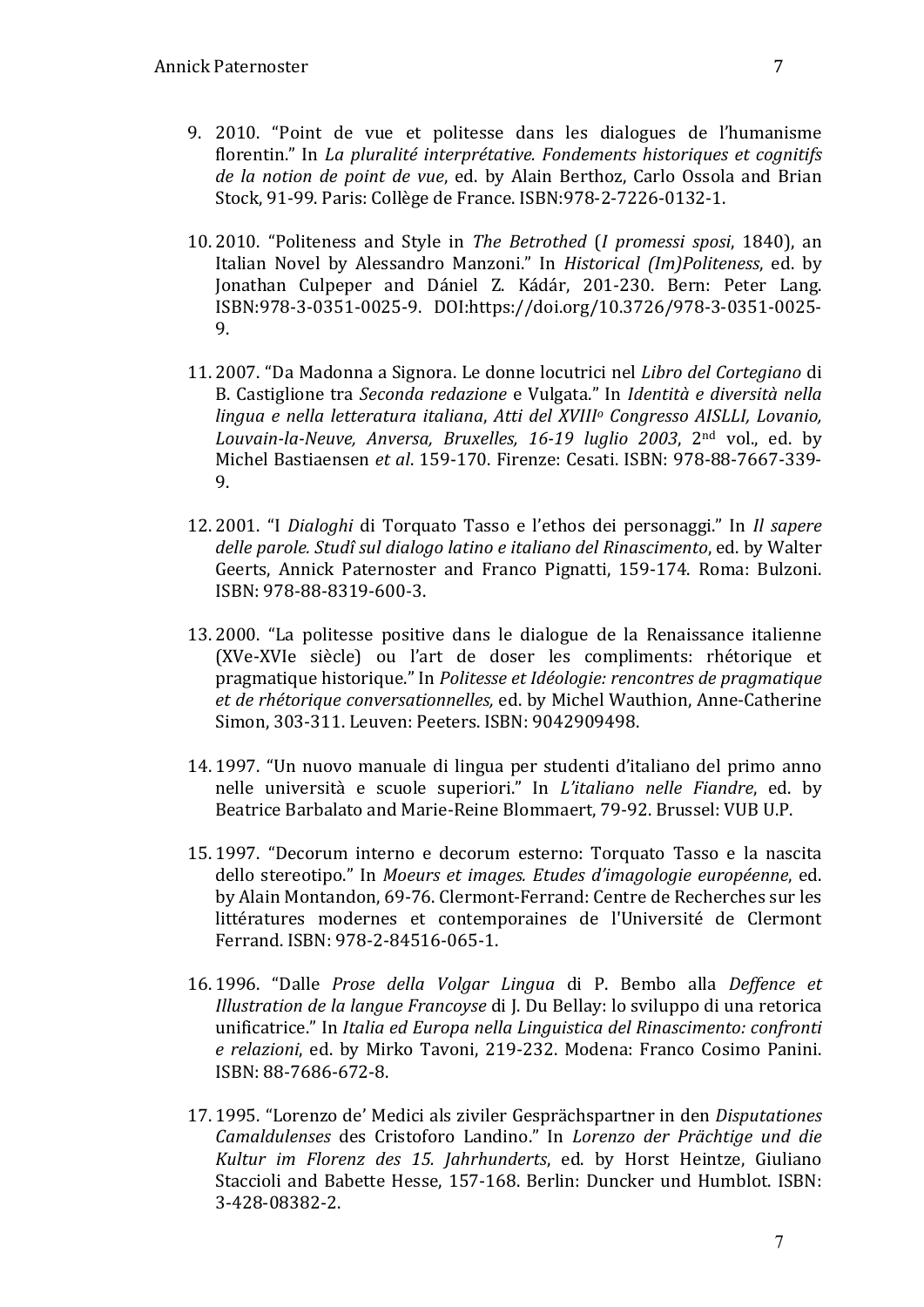- 18. 1994. "Le dialogue humaniste italien: la urbanitas comme projection idéale d'une épistémologie humaine." In *Du goût, de la conversation et des femmes*, ed. by Alain Montandon, 77-90. Clermont-Ferrand: Association des publications de la Faculté des Lettres et des Sciences Humaines de Clermont-Ferrand. ISBN: 978-2-909880-07-5.
- 19. 1994. "Bibliographie des traités de savoir-vivre dans les Pays Bas du Moyen Age au XVIième siècle." In *Savoir-vivre en Europe: Modèles et Langages (Norvège, Pologne, Roumanie, Pays Bas, Pays tchèque et slovaque)*, ed. by Alain Montandon, 127-149. Clermont-Ferrand: Association des publications de la Faculté des Lettres et des Sciences Humaines de Clermont-Ferrand. ISBN: 978-2-909880-05-1.
- 20. 1993. "Le *Sei Giornate* di Pietro Aretino: l'*urbanitas* parodiata." In *Traités de*  savoir-vivre *italiens*, ed. by Alain Montandon, 225-236 (Clermont-Ferrand: Association des publications de la Faculté des Lettres et des Sciences Humaines de Clermont-Ferrand. ISBN: 978-2-909880-02-0.
- 21. 1993. *"Terra!* di Stefano Benni: viaggio nella leggerezza cosmica." In *Piccole Finzioni con Importanza. I valori della narrativa italiana contemporanea, ed.* by Nathalie Roelens and Inge Lanslots, 191-195. Ravenna: Longo.
- 22. 1992. "Théories de savoir-vivre et énonciations polies dans *Il Cortegiano* (B. Castiglione), le *Galateo* (G. Della Casa) et *La Civile conversatione* (S. Guazzo)." In *Etiquette et Politesse*, ed. by Alain Montandon, 57-74 (Clermont-Ferrand, Association des publications de la Faculté des Lettres et des Sciences Humaines de Clermont-Ferrand. ISBN: 978-2-909880-01-3.
- o Reference Work Entries
	- 1. 2020. "Castiglione, Baldassare." In *Encyclopaedia of Renaissance Philosophy*, ed. by Marco Sgarbi. Cham: Springer. DOI: https://doi.org/10.1007/978-3-319-02848-4.
	- 2. 1995. "Discrétion." In *Dictionnaire raisonné de la politesse et du savoir-vivre* du Moyen Age à nos jours, ed. by Alain Montandon, 249-270. Paris: Le Seuil. EAN 9782020224598.
	- 3. 1995. "Mesure." In *Dictionnaire raisonné de la politesse et du savoir-vivre du Moyen Age à nos jours*, ed. by Alain Montandon, 587-605. Paris: Le Seuil. EAN 9782020224598.
- $\circ$  Book reviews
	- 1. Forthcoming. Andreas H. Jucker and Irma Taavitsainen (eds). 2020. *Manners, Norms and Transgressions in the History of English: Literary and linguistic approaches.* (Pragmatics & Beyond New Series, 312). John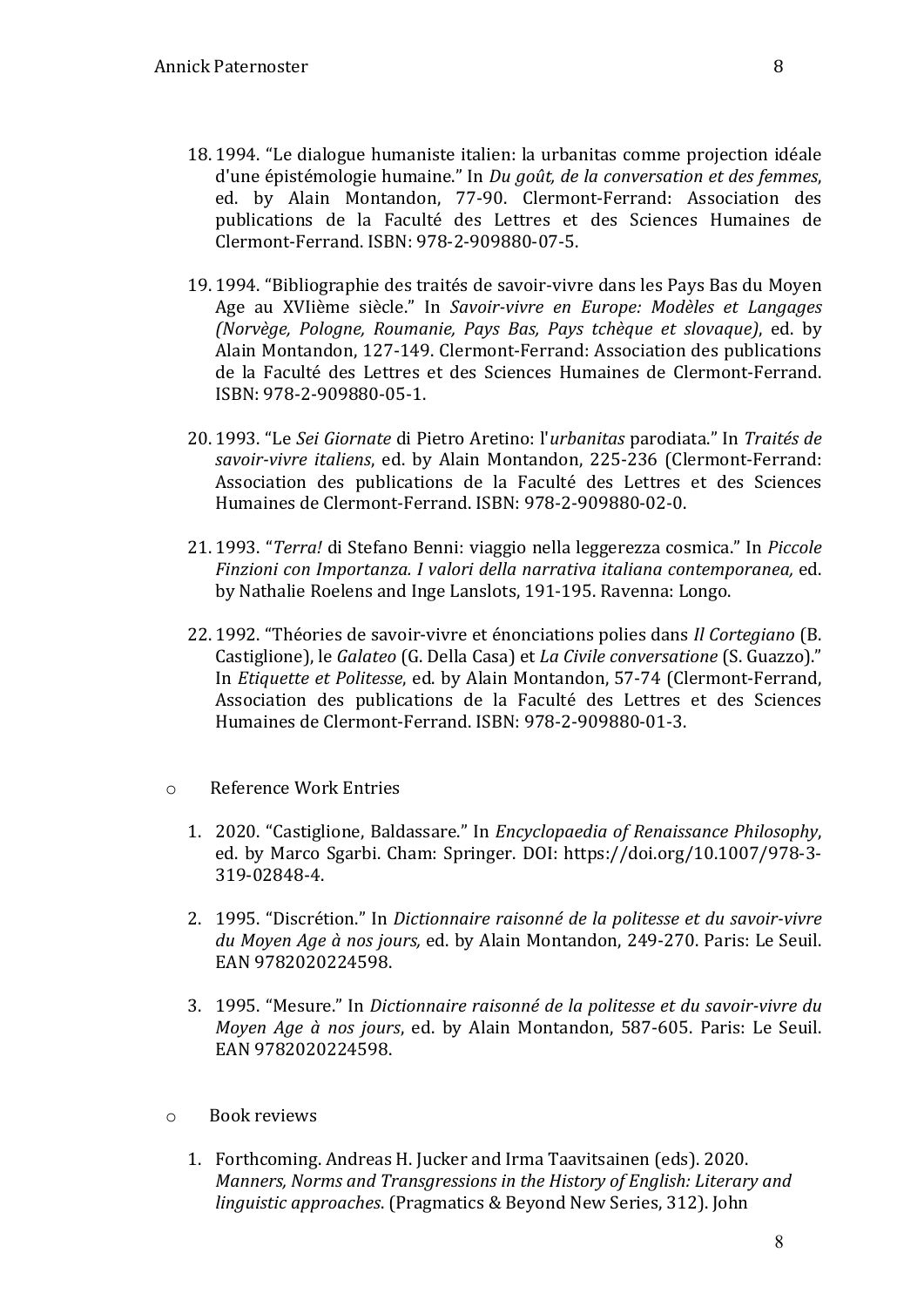Benjamins, viii, 298 pp. ISBN 9789027207463, EUR 95.00. *Journal of Historical Sociolinguistics*.

- 2. 2020. Perifrasi del concetto di fame. La lingua segreta dei prigionieri italiani *nella Grande guerra* [Circumlocutions of the Concept of Hunger. The Secret Language of the Italian Prisoners in the Great War]. Leo Spitzer, translated by Silvia Albesano, ed. by Claudia Caffi, Il Saggiatore, Milan, 2019, original edition 1921, 624 pp. ISBN 9788842825555, Eur 42,00 (paperback). *Journal of Pragmatics* 157: 142-144.
- 3. 2013. *Tradition et créativité dans les formes gnomiques en Italie et en Europe du Nord (XIVe-XVIIe siècles)*, ed. by Perrine Galand, Gino Ruozzi, Sabine Verhulst and Jean Vignes, Brepols, Turnhout, 2011, ISBN 978-2-503-54120-4, €85. *Incontri* 1: 104-06.
- 4. 2007. Philiep Bossier, *"Ambasciatore delle risa". La commedia dell'arte nel secondo Cinquecento (1545-1590)*, Franco Cesati Editore, Firenze, 2004, ISBN 88-7667-155-2, € 27.00. *Incontri* 1: 88-92.
- 5. 2006. *Poetik des Dialogs: Aktuelle Theorie und rinascimentales Selbstverständnis*, ed. by Klaus W. Hempfer, Franz Steiner, Stuttgart, 2004, pp. 191, ISBN 3-515-08576-9, €34. *Modern Language Review* 101 (3): 812-813.

#### **Invited Talk and Plenary lecture**

- 1. October 2018, "Clothes make the man' (and woman). Fashion etiquette and fashion ethics in turn-of-the-century Italy." Queen's College, City University of New York.
- 2. June 2018. "La costruzione del Corpus di galatei italiani ottocenteschi (CGIO): tappe e sfide". Plenary lecture at the University of Zurich Romanisches Seminar Summer school *Metodi dell'interdisciplinarità*, Hertenstein.
- 3. February 2007. "Le *Livre du Courtisan* de Baldassar Castiglione (1528), le traité-portrait, ou l'art du dédoublement." Collège de France, Paris.

#### **Conference presentations during the last ten years**

- 1. September 2021. "'Per carità': da formula di preghiera a parentetico (s)cortese nel corpus diacronico MIDIA". LIV congress SLI-Società di Linguistica Italiana, Workshop 4: *Agire con le parole e non solo: indagini* empiriche nelle diverse prospettive teoriche e metodologiche, University of Florence.
- 2. June-July 2021. "Amor proprio/amour propre: self-love and face in nineteenth-century Italian and French advice literature". 17th International Pragmatics conference IPRA, ZHAW, Zurich University of Applied Sciences.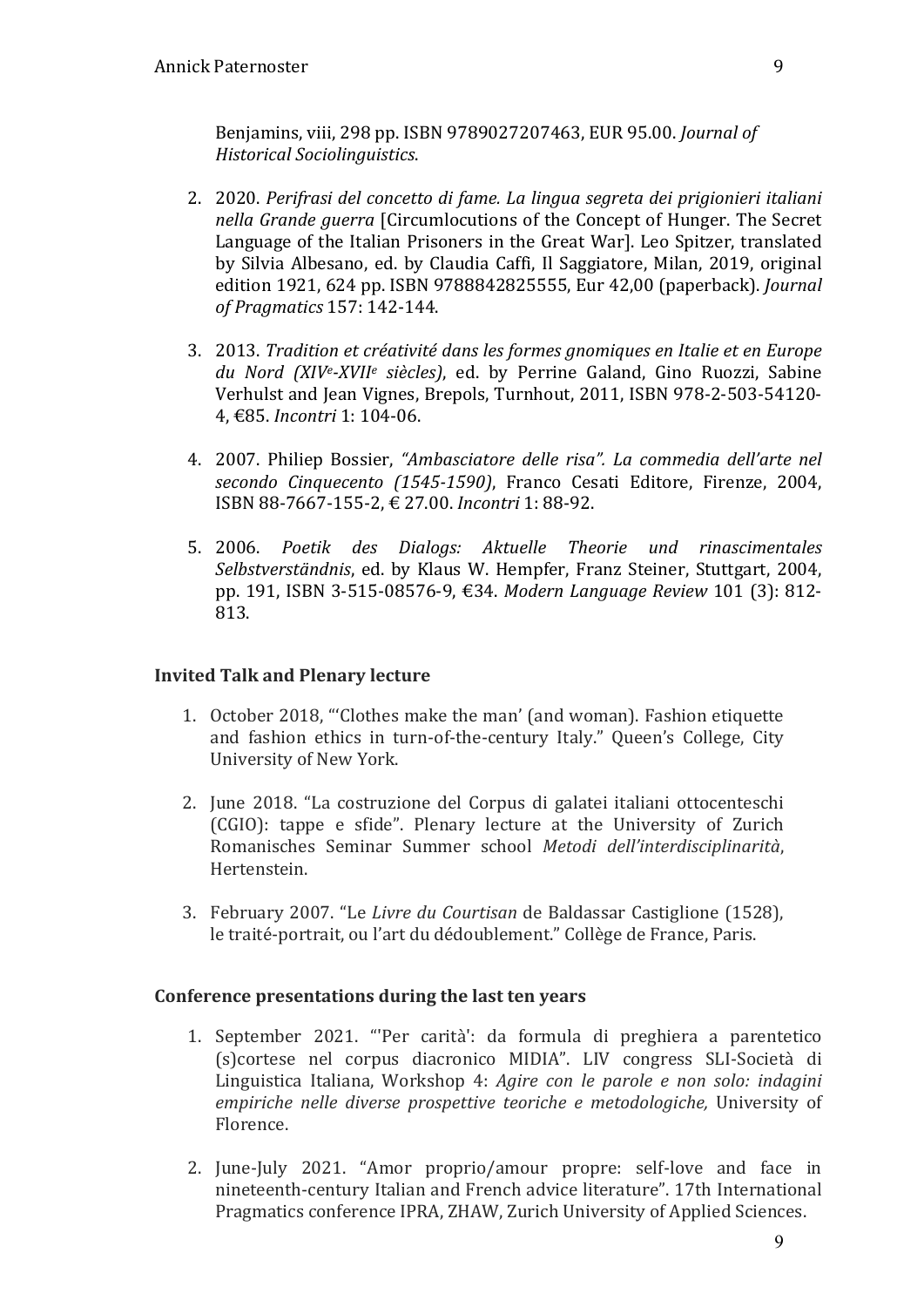- 3. June 2021. "Etiquette and Etiquette Books in Nineteenth-Century Europe". Sympol/I mean: The Pragmatics of Translation. University of Basel.
- 4. November 2020. "*Amor proprio*: self-love and politeness in nineteenthcentury Italian conduct books." International conference LISCORT, *Politeness between cognition and culture: from Latin to Italian and Spanish,* University of Bergamo.
- 5. July 2019. "From requesting to alms-seeking. The politeness formula *fare la carità di* in nineteenth-century Italy." Sympol12: 12th International Conference on Im/politeness. Cambridge, Anglia Ruskin University.
- 6. June 2019. "Nineteenth-century etiquette: Who what where when why?" The 16th International Pragmatics Conference, The Hong Kong Polytechnic University.
- 7. June 2019. "The addressee as a non-you: advice and deictic shields in nineteenth-century Italian conduct books." The fifth workshop/conference of the International Network of Address Research (INAR5), University of Sheffield.
- 8. April 2019. "A quantitative study of requests in Nineteenth-Century Italian Conduct Books: do Authors practise what they preach?" International workshop Historical Corpora and Variation, University of Cagliari.
- 9. October 2018. "Le richieste nei galatei ottocenteschi: sulla resistenza della cortesia di Antico Regime". XIII CONVEGNO ASLI-Associazione per la Storia della Lingua Italiana, *Pragmatica storica dell'italiano. Modelli e usi comunicativi del passato*. University of Catania.
- 10. July 2018. "Literary devices and author-reader dialogue in Italian conduct books of the long nineteenth century". LPRG, 11th International conference on im/politeness. University of Valencia.
- 11. June 2018 "Requests in Nineteenth-Century Italian Conduct Books: on the Resilience of Ancien Regime-Style Deference". Workshop *Politeness crossing Times and Spaces*, Freie Universität Berlin.
- 12. February 2018. **"**Emotive Rhetorical Figures as Indicators of Controversial Topics in Italian Post-Unification Conduct Books." 2nd Argumentation and Language Conference 'Argage', Università della Svizzera italiana, Lugano.
- 13. July 2017. Annick Paternoster and Francesca Saltamacchia, "Honorifics in Italian Conduct and Etiquette Books", the 15<sup>th</sup> conference of the International Pragmatics Association, Belfast.
- 14. June 2017. Francesca Saltamacchia and Annick Paternoster, "Politeness Norms and Inference: the Case of the *Nuovo Galateo* (1802)." ECA2017, the 2nd European Conference on Argumentation, *Argumentation and Inference*, Université de Fribourg (CH), June 2017.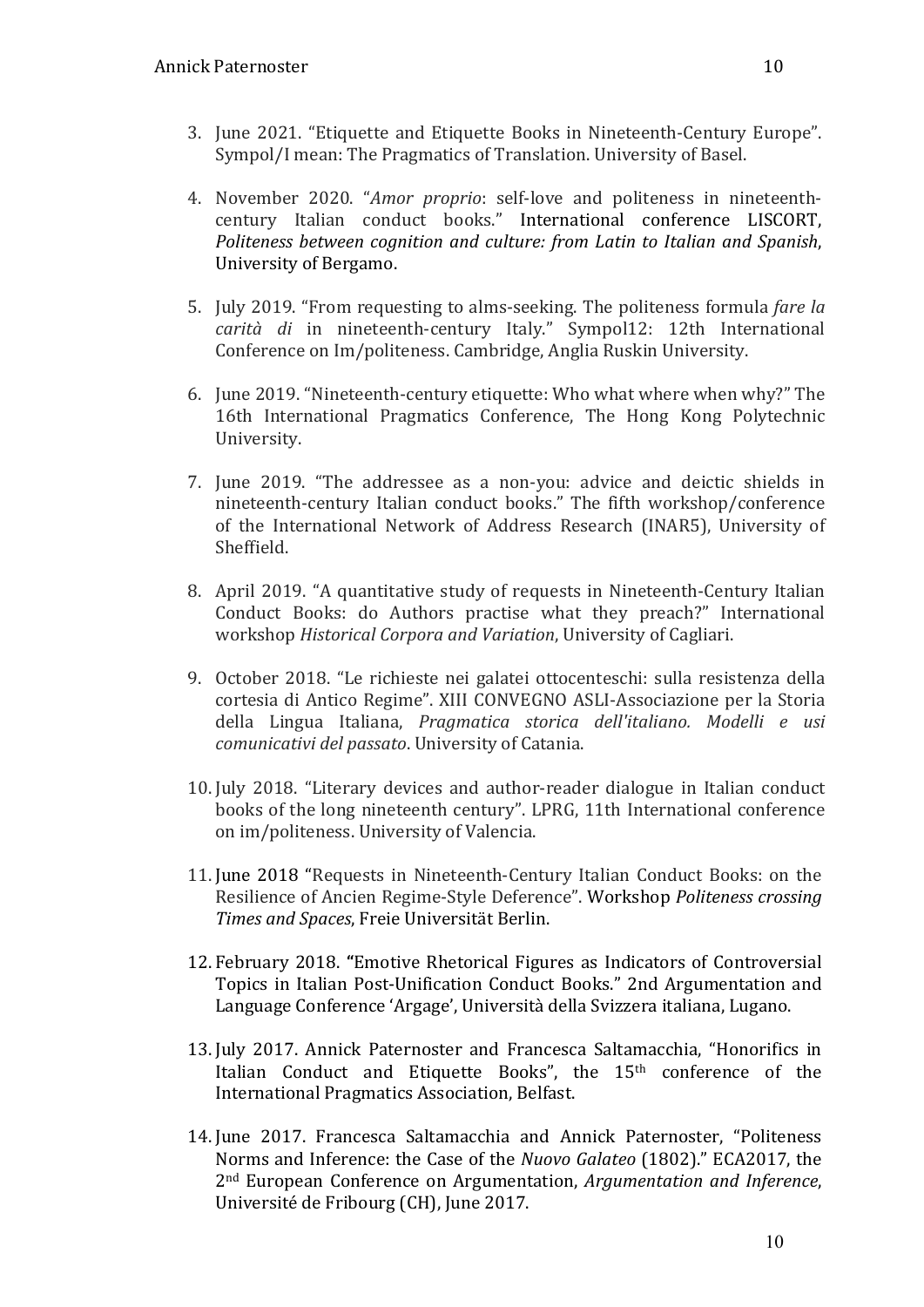- 15. November 2016. 'Women on Books for Women: Recommended Reading in Turn of Century Etiquette Books', *Capturing reading:* the *character* of the *woman reader in novels and paintings in nineteenth-century Italy, workshop* organised by the Department of Italian, University of Leeds.
- 16. September 2016. 'Ascesa e "marcia indietro" della signorina in varie edizioni di *Come devo comportarmi?*  di Anna Vertua Gentile', *From Mothers to Citizens: Italian Women from Unification to the Republic*, Department of Italian, University of Cambridge
- 17. July 2016. Annick Paternoster and Francesca Saltamacchia, 'Impoliteness Formulae and Impoliteness Rules: Aspects of Conventionalisation in 19th Century Italian Conduct Books',  $10<sup>th</sup>$  annual conference of the Linguistic Politeness Research Group, *Linguistic Impoliteness and Rudeness*, 'LIAR IV', Manchester Metropolitan University.
- 18. April 2016. Francesca Saltamacchia and Annick Paternoster, 'La nuova cortesia dell'Ottocento, la svolta che non fu? Il *Nuovo Galateo* di Melchiorre Gioja e i libri di etichetta di fine secolo', Interim conference of the Society for Italian Studies, Trinity College, Dublin.
- 19. March 2016. 'Politeness Formulae in 19th Century Italian Post-Unification Conduct Books (1860-1880)', the HiSoN conference of *Historical Sociolinguistics and Socio-Cultural Change*, University of Helsinki.
- 20. July 2015. Francesca Saltamacchia and Annick Paternoster, **'**The *Nuovo*  galateo by Melchiorre Gioia (1802), Politeness ("pulitezza") and Raisonableness', the 14<sup>th</sup> conference of the International Pragmatics Association, University of Antwerp.
- 21. July 2015. Annick Paternoster and Francesca Saltamacchia, 'Metaterms and Conventionalisation in a 19<sup>th</sup> Century Italian Conduct Manual, *La gente per bene* (1877) by La Marchesa Colombi', the 14<sup>th</sup> conference of the International Pragmatics Association, University of Antwerp.
- 22. March 2015. 'Banter as a Relational Ritual in the *Book of the Courtier*, B. Castiglione  $(1528)'$ , the  $61<sup>st</sup>$  Annual Meeting of the Renaissance Society of America, Humboldt University, Berlin.
- 23. July 2014. 'Discernment2: Historical Conceptualisations in Folk Theoretical Accounts from the Romance Cultural Area', the 8th annual conference of the Linguistic Politeness Research Group, University of Huddersfield
- 24. February 2014. 'La cortesia in Pinocchio, norma o valore?', Annual conference of the Swiss Association of Applied Linguistics (VALS/ASLA), Università della Svizzera italiana, Lugano.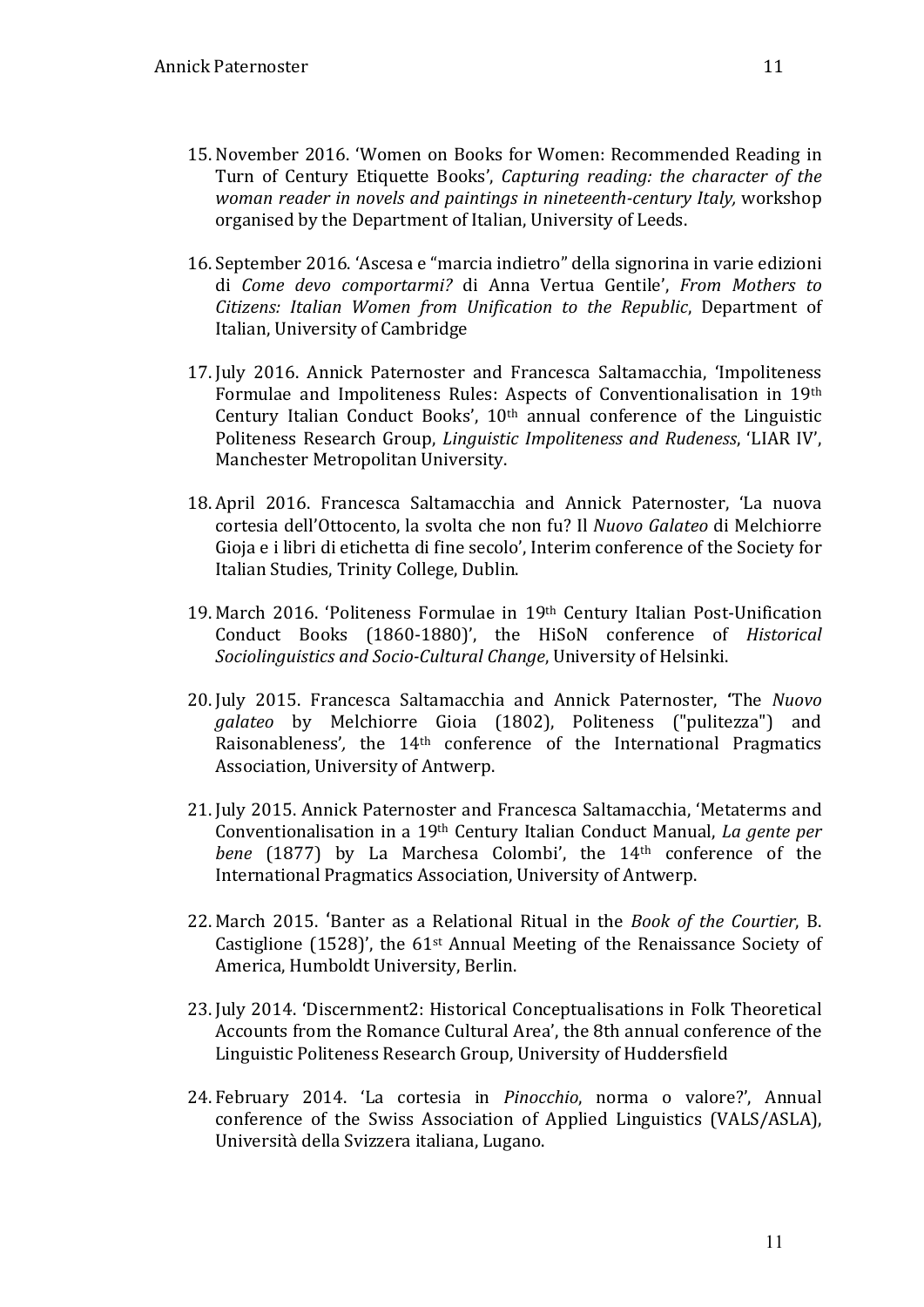- 25. September 2013. 'Goldoni's Impolite Maiden Servants: *insolenza*, *impertinenza* and *temerarietà* in 18<sup>th</sup>-Century Venetian Comedies', the 13th Conference of the International Pragmatics Association, New Delhi.
- 26. March 2013. '*Cortesia* and *villania*: (Im)Politeness in the *Decameron*', *Boccaccio e la finzione narrativa: forme, temi e ricezione,* International Conference organised by the Department of Italian Studies, St. George Campus, University of Toronto.
- 27. March 2012. 'Dissimulatio and Mitigation in the *Book of the Courtier* (B. Castiglione, 1528): Shaping the Form of Civil Conversation', the  $58<sup>th</sup>$  Annual Meeting of the Renaissance Society of America, Washington, DC.

#### **Research seminars**

In the context of the SNSF project, I organised, together with Andrea Rocci, Carlo Ossola and Francesca Saltamacchia, three research seminars at the University of Lugano, May 2015, May 2016, May 2017.

Invited Speakers: Jonathan Culpeper, University of Lancaster; Dániel Kádár, University of Huddersfield; Sara Cigada, Università Cattolica di Milano; Elena Musiani, Università degli Studi di Bologna; Marina Dossena, Università degli Studi di Bergamo; Matteo Fuoli, University of Birmingham; Federico Puppo, Università degli Studi di Trento.

# **Conference Organisation**

o Member of the Organising Committee, with Walter Geerts, University of Antwerp, and Franco Musarra, University of Leuven, of the International Conference *Il dialogo nel Rinascimento*, organised by the Department of Romance Linguistics and Literature, University of Antwerp,  $21^{st}$  and  $22^{nd}$  of February 1997.

Scientific committee:

Prof. Walter Geerts, Antwerp; Prof. J. Ijsewijn, Leuven; Prof. G. Patrizi, Roma 'La Sapienza'; Prof. Dirk Sacré, Antwerp-Leuven.

 $\circ$  Member of the Scientific Committees of:

*Settime giornate svizzere della linguistica*, biennial conference organised by the Società svizzera di linguistica, Istituto di Argomentazione, linguistica e semiotica e Istituto di Studi italiani, Università della Svizzera italiana, Lugano, September 2012.

*Norme linguistiche in contesto*, annual conference of the Swiss Association of Applied Linguistics (VALS/ASLA), Facoltà di Comunicazione, cultura e società, Università della Svizzera italiana, Lugano, February 2014.

 $\circ$  Organisation of Conference Panels

June 2019. The Panel *Historical Politeness in Europe*, organised with Gudrun Held, University of Salzburgh, and Dániel Z. Kádár, Dalian University of Foreign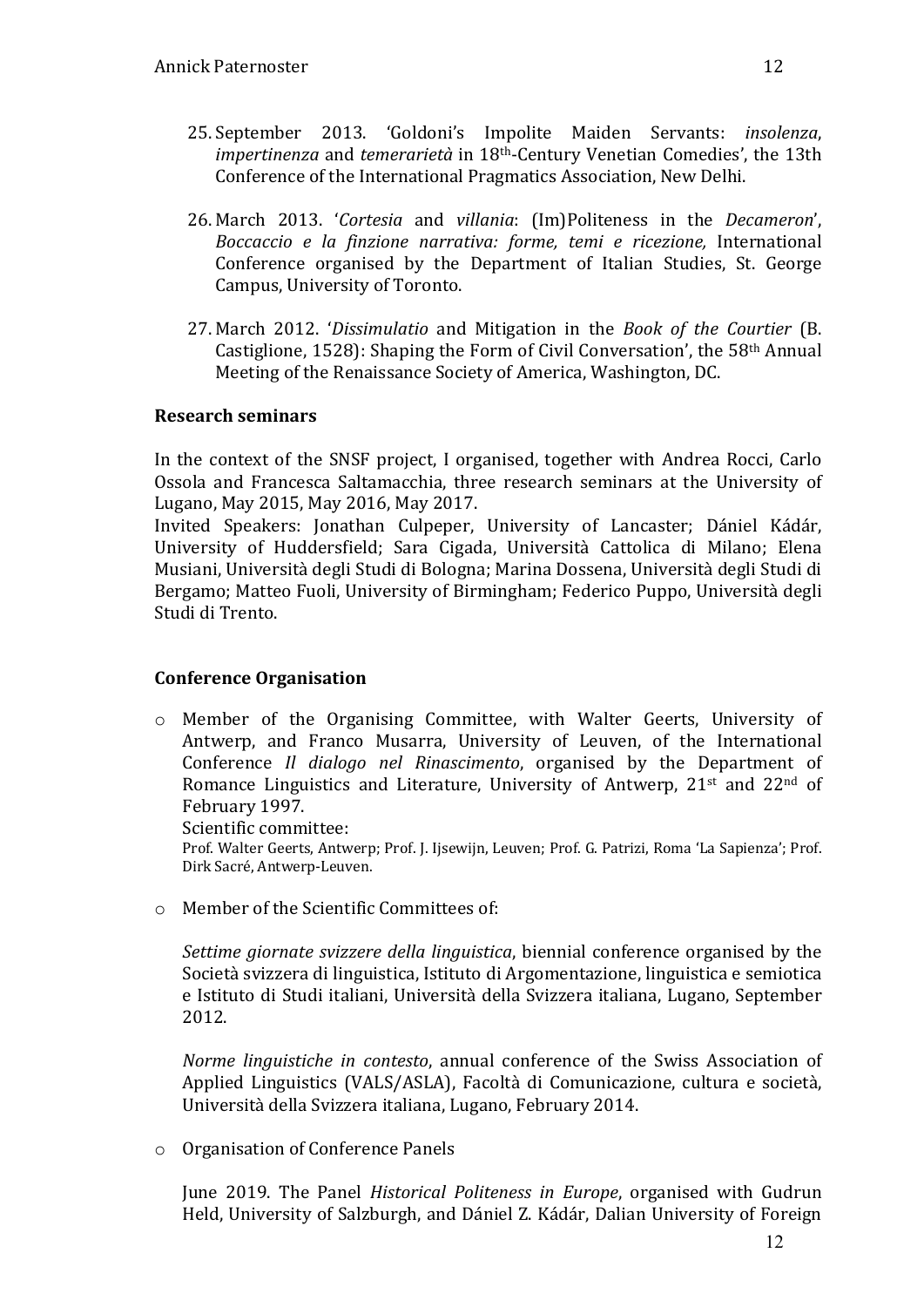Languages, China, and Hungarian Academy of Sciences, at the 16th International Pragmatics Conference, The Hong Kong Polytechnic University.

September 2016. The panel *La donna nei galatei dall'Unità al primo dopoguerra*, organised with Elena Musiani, University of Bologna, at the conference *From Mothers to Citizens: Italian Women from Unification to the Republic, organised by* the Department of Italian of the University of Cambridge.

July 2015. The panel *Towards a Diachrony of Relational Work: Factors behind Sociopragmatic Change in 18th and 19th Century Europe*, organised with Marcel Bax, University of Groningen, at the  $14<sup>th</sup>$  Conference of the International Pragmatics Association, University of Antwerp. Discussant: Jonathan Culpeper, University of Lancaster.

# **Editorial Work**

I am member of the editorial board of *Lettere italiane*, since 2014.

# **Research Reviewing**

I have reviewed for the international journals *The Journal of Pragmatics; The Journal* of Historical Pragmatics; The Journal of Politeness Research; The Journal of Language and Literature; Token: A Journal of English Linguistics; Studies in Communication *Sciences*. I have reviewed a volume of conference proceedings for the publisher Brill, Leiden.

# **MEMBERSHIP OF ACADEMIC SOCIETIES**

Linguistic Politeness Research Group, since 2009 ; International Pragmatics Association, since 2011.

# **PUBLIC ENGAGEMENT EVENTS AND NON-ACADEMIC PUBLICATIONS**

Anthology. *Le leggi della cortesia. Galateo ed etichetta di fine Ottocento: un'antologia.* A cura di Annick Paternoster e Francesca Saltamacchia. Prefazione di Stefano Prandi. Novara, Interlinea, 2018. ISBN: 9788868572259 (reviews on *Il Corriere del Ticino* 20.12.2018; *L'Avvenire* 19.12.2018)

Book Exhibition. *«Costumi soavi», «dolci maniere». Galatei e manuali di etichetta nel Ticino dell'Ottocento*, curators Annick Paternoster, Francesca Saltamacchia and Luca Saltini, organised by the Biblioteca Cantonale di Lugano, with a grant by the Fondazione Pica Alfieri, Lugano. 20 November 2018 - 12 January 2019. (reviews in *Osservatore.ch* 21.11.2018; *20 Minuti* 4.12.2018)

Exhibition Catalogue. Paternoster A., Saltamacchia F., Saltini L. (eds.) *"Costumi soavi, dolci maniere". Galatei e manuali di etichetta nel Ticino dell'Ottocento.* Biblioteca cantonale di Lugano, Lugano, 2018. ISBN: 9788894322514